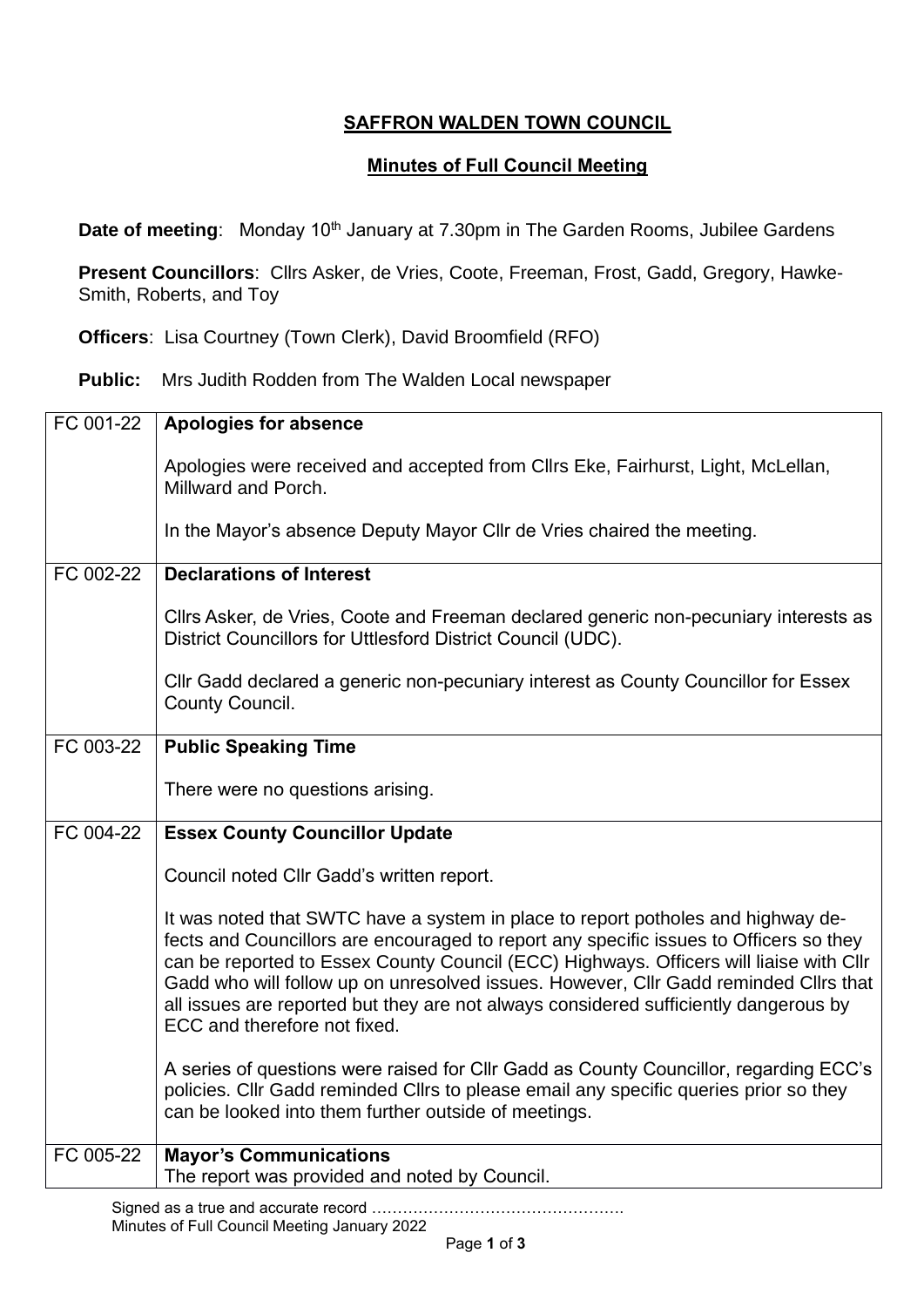| FC 006-22 | To verify the Minutes of the Town Council meetings                                                                                                                                                                                                                                                                                                                                                                                                                                                      |
|-----------|---------------------------------------------------------------------------------------------------------------------------------------------------------------------------------------------------------------------------------------------------------------------------------------------------------------------------------------------------------------------------------------------------------------------------------------------------------------------------------------------------------|
|           | The December Full Council minutes were accepted as a true and accurate record of<br>the meetings and signed by the Chair.                                                                                                                                                                                                                                                                                                                                                                               |
| FC 007-22 | To receive the Minutes of the Previous Meetings                                                                                                                                                                                                                                                                                                                                                                                                                                                         |
|           | Council received and noted the minutes from the following Committee meetings:                                                                                                                                                                                                                                                                                                                                                                                                                           |
|           | Planning and Transport 16th December 2021 (draft minutes)<br>Finance and Establishment 13th December 2021 (draft minutes)<br>Assets and Services 20th December 2021 (draft minutes)                                                                                                                                                                                                                                                                                                                     |
| FC 008-22 | <b>Covid Update</b>                                                                                                                                                                                                                                                                                                                                                                                                                                                                                     |
|           | The Town Clerk explained that the Town Council is still legally required to carry out<br>council meetings face to face; this is a legislative requirement and thus formal Council<br>meetings cannot legally be held via Zoom, Members must be present in the room to<br>participate in the meeting. The Clerk advised she had written to the Levelling Up<br>Minister, Kemi Badenoch MP, regarding this matter, requesting the MP to support a<br>position that would allow remote or hybrid meetings. |
|           | It was noted that covid measures and procedures were still therefore necessary (such<br>as wearing of face masks and request to take lateral flow tests), to protect Members<br>and Officers during meetings and all were asked to respectfully comply with these<br>requests.                                                                                                                                                                                                                          |
|           | The Clerk advised of current working practices at the Council, noting the Council<br>continues to make plans for a series of 2022 events, building into each covid<br>precautionary measures and mitigation.                                                                                                                                                                                                                                                                                            |
| FC 009-22 | 2022/23 Budget                                                                                                                                                                                                                                                                                                                                                                                                                                                                                          |
|           | CIIr Gadd provided a precise of the budget proposals and Members reviewed the<br>budget as presented. Cllr Coote proposed to accept the budget which was seconded<br>by Cllr Asker. It was Resolved                                                                                                                                                                                                                                                                                                     |
|           | To adopt the budget for 2022/23 as presented recognising the following:                                                                                                                                                                                                                                                                                                                                                                                                                                 |
|           | To set the total budget at £1,996,311                                                                                                                                                                                                                                                                                                                                                                                                                                                                   |
|           | Less Income -£255,221                                                                                                                                                                                                                                                                                                                                                                                                                                                                                   |
|           | Total Expenditure budget of £1,741,090 (this incs EMR)                                                                                                                                                                                                                                                                                                                                                                                                                                                  |
|           | Recognising a precept of £1,233,629                                                                                                                                                                                                                                                                                                                                                                                                                                                                     |
|           | Represented by a 2% increase on Band D to £179.70 (against a tax base of 6,865.09)                                                                                                                                                                                                                                                                                                                                                                                                                      |